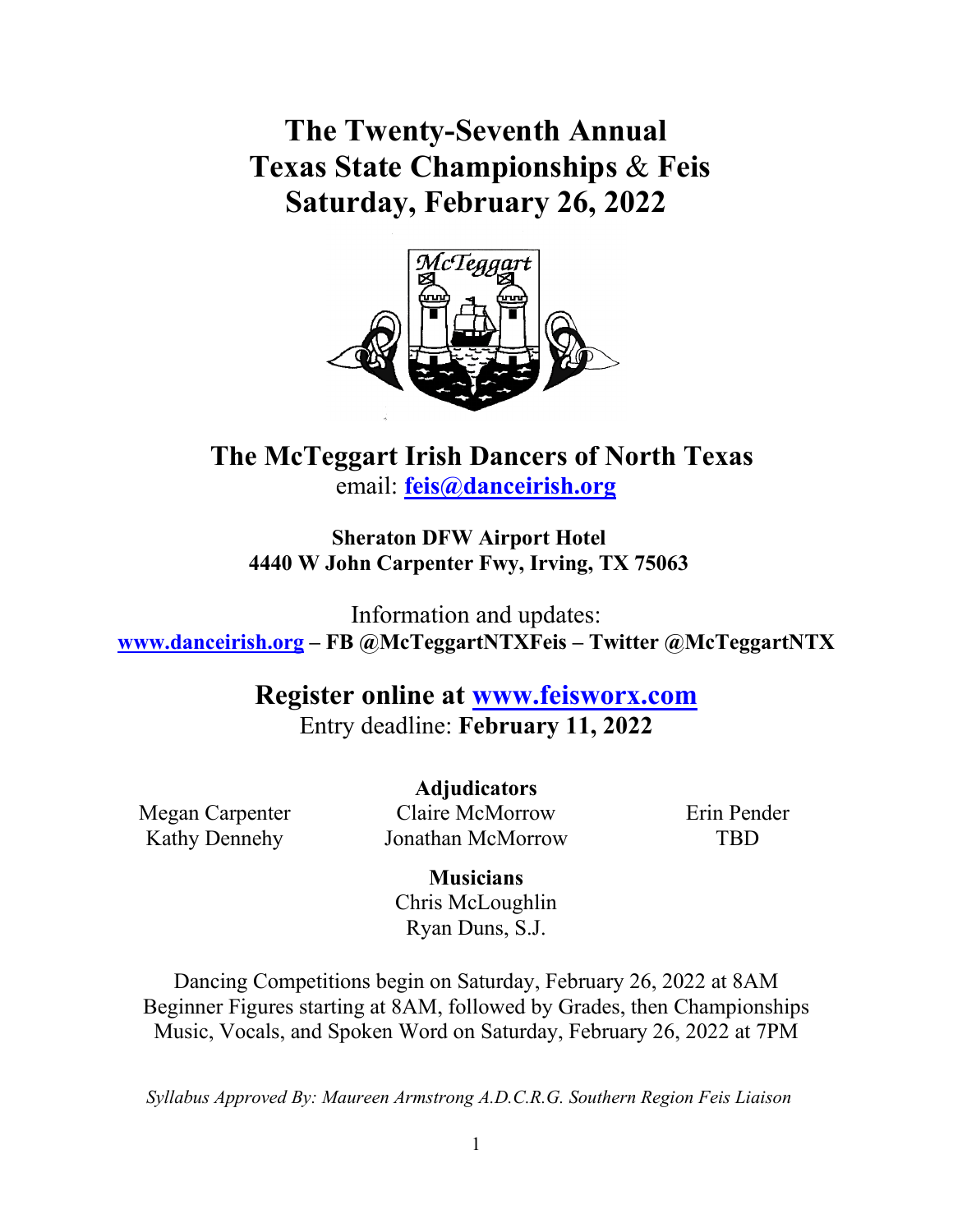#### *\*Should the feis be cancelled due to constraints related to covid-19, refunds will be processed, less a \$5 administrative fee per registration payment.*

#### **Entry Fees**

| Solo dances per competition                                                        | \$12.00  |
|------------------------------------------------------------------------------------|----------|
| Figures (flat fee) per competitor                                                  | \$12.00  |
| Preliminary Championships, incl. Masters (2 rounds - no set)                       | \$45.00  |
| Adult Championships (3 rounds - hard/soft shoe plus trad set)                      | \$45.00  |
| Open Championships, incl. Masters (3 rounds)                                       | \$50.00  |
| Music/Vocals/Spoken Word competitions                                              | \$15.00  |
| Specials                                                                           | \$15.00  |
| Event Fee (per family)                                                             | \$25.00  |
| Feisworx Service Fee (per family, includes personal results)                       | \$6.50   |
| Family Max*                                                                        | \$150.00 |
| *Does not include Specials, Figures, Event Fee, Feisworx Service Fee, or late fees |          |

#### **Late Fees**

| Late entry fee (after February 11th)                                                | \$25.00 |
|-------------------------------------------------------------------------------------|---------|
| Day of Feis change fee                                                              | \$20.00 |
| Day of Feis late entry free                                                         | \$50.00 |
| No late fee to advance level(s) for Cowtown Feis if changed on Saturday after feis. |         |

### **Solo Competitions**

*\*Solo Competition Requirement: 32 bars*

| <b>First Feis</b>  |                |                |                | U <sub>6</sub> | U <sub>8</sub> | U12 | 12&O |  |  |
|--------------------|----------------|----------------|----------------|----------------|----------------|-----|------|--|--|
| Reel               |                |                | 1FF            | 3FF            | 5FF            | 7FF |      |  |  |
| Light Jig          | 2FF            | 4FF            | 6FF            | 8FF            |                |     |      |  |  |
|                    |                |                |                |                |                |     |      |  |  |
| <b>Beginner I</b>  | U <sub>5</sub> | U <sub>7</sub> | U <sub>9</sub> | U11            | U13            | U15 | 15&0 |  |  |
| Reel               | 1              | 5              | 9              | 13             | 17             | 21  | 25   |  |  |
| Light Jig          | $\overline{2}$ | 6              | 10             | 14             | 18             | 22  | 26   |  |  |
| Single Jig         | 3              | 7              | 11             | 15             | 19             | 23  | 27   |  |  |
| Slip Jig           | $\overline{4}$ | 8              | 12             | 16             | 20             | 24  | 28   |  |  |
|                    |                |                |                |                |                |     |      |  |  |
| <b>Beginner II</b> | U <sub>5</sub> | $U$ 7          | U <sub>9</sub> | U11            | U13            | U15 | 15&O |  |  |
| Reel               | 90             | 100            | 106            | 112            | 118            | 124 | 130  |  |  |
| Light Jig          | 91             | 101            | 107            | 113            | 119            | 125 | 131  |  |  |
| Single Jig         | 92             | 102            | 108            | 114            | 120            | 126 | 132  |  |  |
| Slip Jig           | 93             | 103            | 109            | 115            | 121            | 127 | 133  |  |  |
| Double Jig*        | 94             | 104            | 110            | 116            | 122            | 128 | 134  |  |  |
| Hornpipe*          | 95             | 105            | 111            | 117            | 123            | 129 | 135  |  |  |

*\*Hard shoe is traditional speed only.*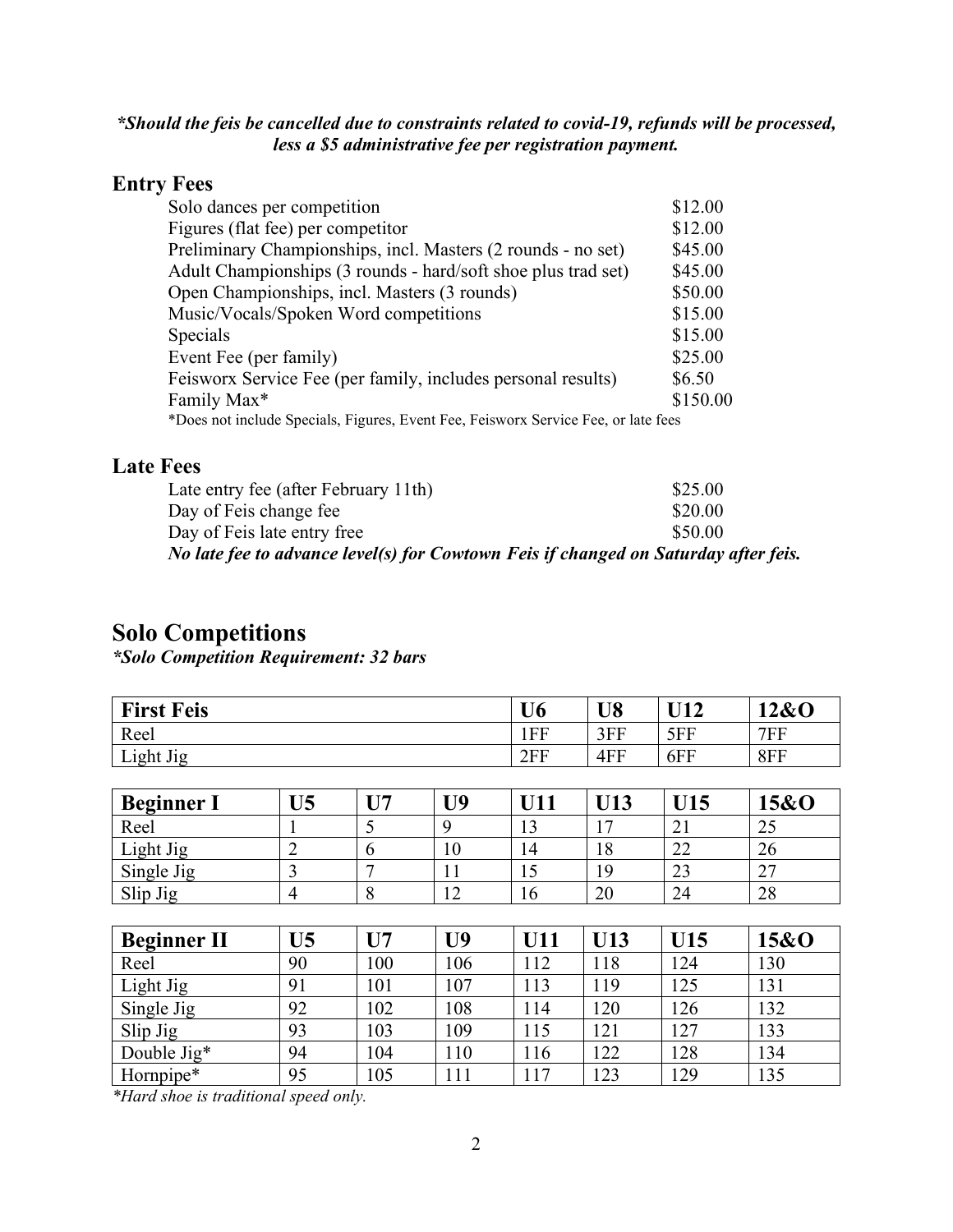| <b>Novice</b> | U <sub>7</sub> | U9  | U11 | U13 | U15 | 15&0 |
|---------------|----------------|-----|-----|-----|-----|------|
| Reel          | 200            | 206 | 212 | 218 | 224 | 230  |
| Light Jig     | 201            | 207 | 213 | 219 | 225 | 231  |
| Single Jig    | 202            | 208 | 214 | 220 | 226 | 232  |
| Slip Jig      | 203            | 209 | 215 | 221 | 227 | 233  |
| Double Jig*   | 204            | 210 | 216 | 222 | 228 | 234  |
| Hornpipe*     | 205            | 211 | 217 | 223 | 229 | 235  |

*\*Hard shoe is speed of choice.*

| Prizewinner          | U <sub>7</sub> | U9  | <b>U11</b> | U13 | U15 | 15&0 |
|----------------------|----------------|-----|------------|-----|-----|------|
| Reel                 | 300            | 306 | 312        | 318 | 324 | 330  |
| Light Jig            | 301            | 307 | 313        | 319 | 325 | 331  |
| Single Jig           | 302            | 308 | 314        | 320 | 326 | 332  |
| Slip Jig             | 303            | 309 | 315        | 321 | 327 | 333  |
| Double $\text{Jig*}$ | 304            | 310 | 316        | 322 | 328 | 334  |
| Hornpipe*            | 305            | 311 | 317        | 323 | 329 | 335  |

*\*Hard shoe is speed of choice.*

| <b>Adult</b>         | <b>Beginner I/Beginner II</b> | <b>Novice/Prizewinner</b> |     |
|----------------------|-------------------------------|---------------------------|-----|
| Reel                 | 400                           | 406                       |     |
| Light Jig            | 401                           | 407                       |     |
| Single Jig           | 402                           | 408                       |     |
| Slip Jig             | 403                           | 409                       |     |
| Double Jig           | 404                           | 410                       |     |
| Hornpipe             | 405                           | 411                       |     |
| Adult                |                               |                           | 412 |
| Championships        |                               |                           |     |
| <b>Adult Masters</b> |                               |                           | 413 |
| Preliminary          |                               |                           |     |
| <b>Adult Masters</b> |                               |                           | 414 |
| Opens                |                               |                           |     |

**Adult Championships Requirements:** Choice of soft shoe and hard shoe rounds and choice of Traditional Set (three full dances). Adults may register for championship and solo competition in their respective grade level.

**Adult Masters Preliminary Requirements:** Choice of soft shoe and hard shoe (two full dances). **Adult Masters Opens Requirements:** Choice of soft shoe and hard shoe rounds and choice of Contemporary Set (three full dances).

| Preliminary<br><b>Championships</b> | U9  | $^{\prime}$ I10 $^-$ | TI1 1 | $\Pi$ 14 | $\Pi$ 6 | <b>6&amp;O</b> |
|-------------------------------------|-----|----------------------|-------|----------|---------|----------------|
|                                     | 700 | ٦Λ.<br>'Ul           | 702   | 703      | 704     | 705            |

**Preliminary Championship Requirements:** Reel (48 bars) or Slip Jig (40 bars) and Hornpipe (40 bars) or Double Jig (48 bars).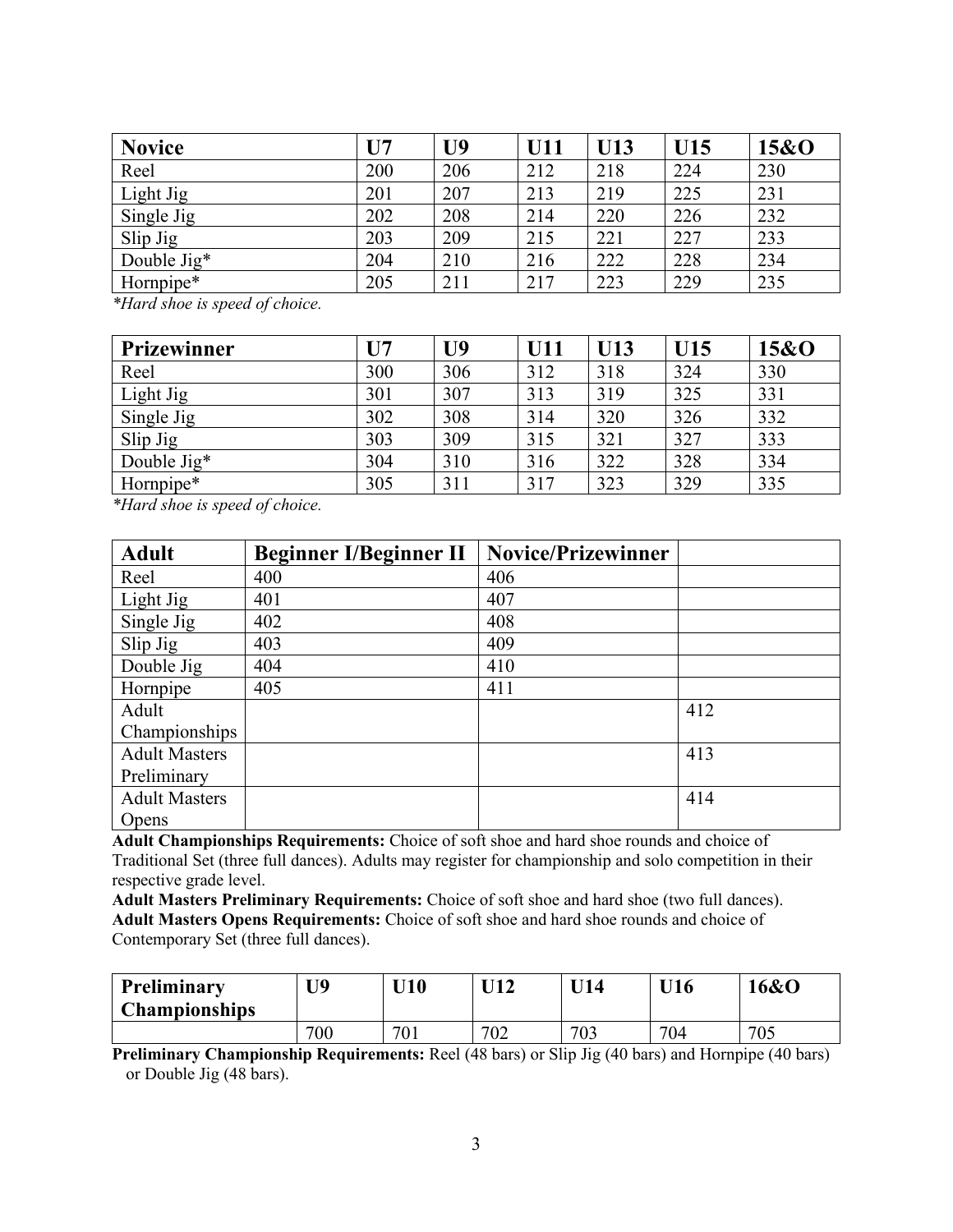| Open<br><b>Championships</b> | <b>TIQ</b> |     |           | U13 | U14        | U15 | U16        | U17 | <b>U18</b>                    | 18&0 |
|------------------------------|------------|-----|-----------|-----|------------|-----|------------|-----|-------------------------------|------|
|                              | 71Q        | 720 | 721<br>∠⊥ | 722 | 723<br>ر ے | 724 | 725<br>ر 2 | 726 | $\overline{\phantom{a}}$<br>∽ | 728  |

**Open Championship Requirements:** Reel (48 bars) or Slip Jig (40 bars) and Hornpipe (40 bars) or Double Jig (48 bars) and any non-Traditional Set Dance\* (full dance). [\*U9 dances traditional set.] Boys & girls will be separated if there are 3 or more boys in a competition.

#### **Maureen Hall Champion of Champions Perpetual Trophy**

At the completion of awards for the day, the  $1<sup>st</sup>$  place winners from each Preliminary and Open Championship competition will compete in a "Parade of Champions" 16-bar step down the line. The winner will be awarded the title of Texas State Championships & Feis Champion of Champions and receive the Maureen Hall Perpetual Trophy\*.

\*Trophy must be returned no later than February 24, 2023.

## **Figures**

| <b>Beginner Figures</b> | U9  |     | 12&O |
|-------------------------|-----|-----|------|
| 2-H Reel or Light Jig   | 500 | 502 | 504  |
| 3-H Reel                | 501 | 503 | 505  |

| <b>Open Figures</b> | U10 | <b>U13</b> | U16 | 16&0 |
|---------------------|-----|------------|-----|------|
| 2-H Reel            | 520 | 524        | 526 | 528  |
| 3-H Reel            | 521 | 525        | 527 | 529  |
| 4-H Dance*          | n/a | 540        | 541 | 542  |
| 6-H Dance           | n/a | 560        | 561 | 562  |
| 8-H Dance*          | n/a | 580        | 581 | 582  |

| <b>Adult Figures</b>          |     |
|-------------------------------|-----|
| $\vert$ 2-H Reel or Light Jig | 42. |
| 4-H Dance*                    | 422 |

*\* Must be a book dance.*

### **Trophy Specials**

| <b>Non-Champ Specials</b>                 | U10 | U13 | 13&O |
|-------------------------------------------|-----|-----|------|
| Non-Champ (Soft-shoe) Reel Special        | 803 | 807 | 811  |
| Non-Championship Double Reel Special      | 805 | 809 | 813  |
| Non-Championship Traditional Set Special* | 806 | 810 | 814  |
|                                           |     |     |      |

| <b>Champ Specials</b>            |           | U16 | 16&0 |
|----------------------------------|-----------|-----|------|
| Championship Double Reel Special | $-81^{-}$ | 820 | 823  |
| Champ Hard-shoe Special          | -818      | 82  | 824  |
| Champ Traditional Set Special*   | 819       | 822 | 825  |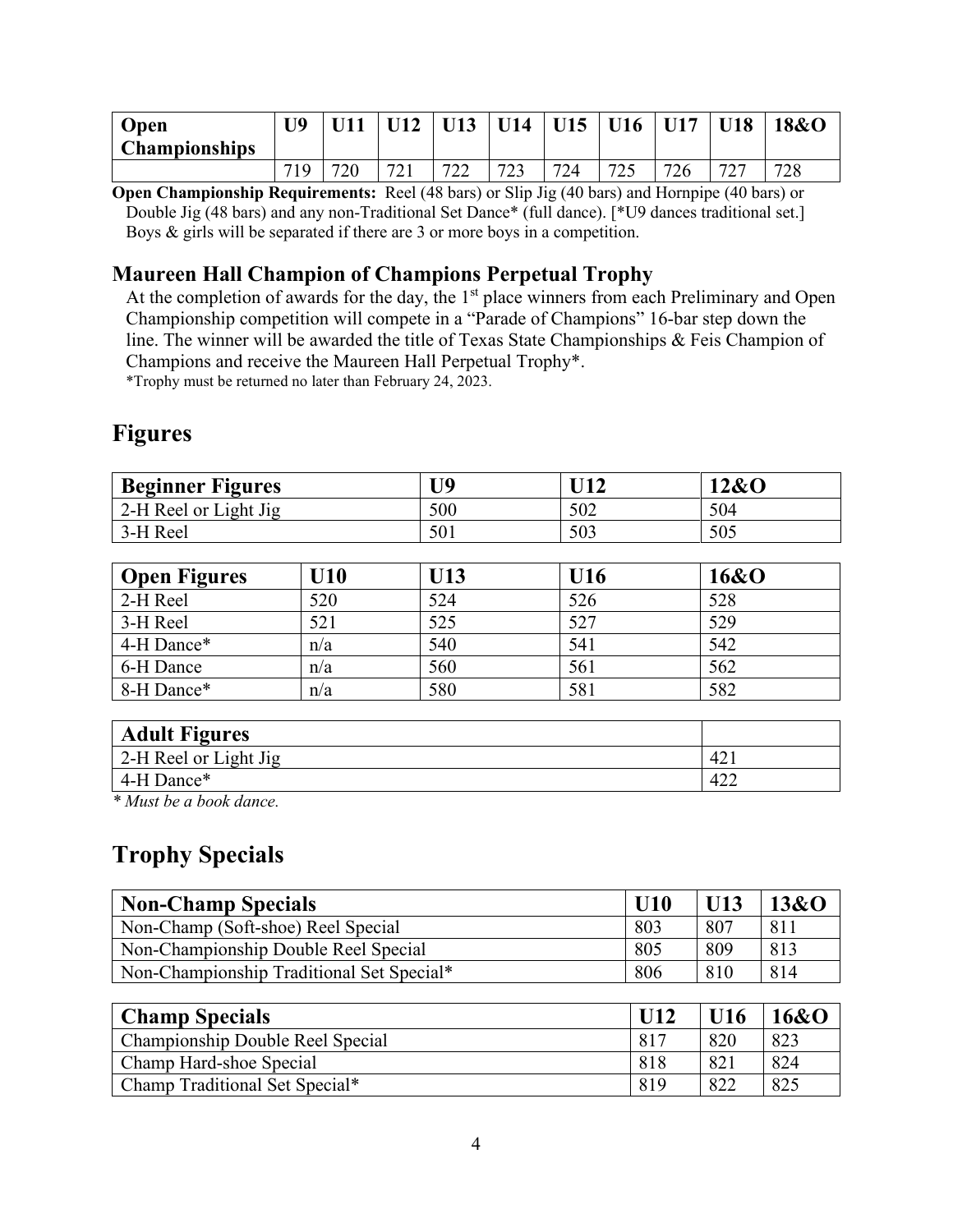| <b>Adult Specials</b>          |     |
|--------------------------------|-----|
| Adult Double Reel Special      | 815 |
| Adult Traditional Set Special* | 816 |

**\*** All Traditional Set Specials: Competitors will dance one of the following: St. Patrick's Day, The Black Bird, Job of Journeywork, Garden of Daisies, Jockey to the Fair, The Three Sea Captains, or King of the Fairies. Music for all stages will be played in above order.

### **Music and Spoken Word Competitions**

| <b>Music</b> (open to all ages).                                                           | 900 |
|--------------------------------------------------------------------------------------------|-----|
| One musician plays a traditional folk tune from any of the Celtic nations. Performance     |     |
| limited to 3 minutes. Competition will be divided by age based upon entries.               |     |
| <b>Group Music (open to all ages)</b>                                                      | 901 |
| Two or more musicians play a traditional folk tune from any of the Celtic nations.         |     |
| Performance limited to 3 minutes.                                                          |     |
| <b>Vocal</b> (open to all ages).                                                           | 902 |
| One vocalist sings a traditional folk song from any of the Celtic nations. Performance     |     |
| limited to 3 minutes. Competition will be divided by age based upon entries.               |     |
| <b>Spoken Word</b> (open to all ages).                                                     | 903 |
| One competitor reads or recites a poem or passage from the literature of any of the Celtic |     |
| nations. Performance limited to 3 minutes. Competition will be divided by age based upon   |     |
| entries.                                                                                   |     |

# **IDTANA Southern Region - Dancing Competitions Rules**

 $\mathcal{L}_\text{max}$  , and the contribution of the contribution of the contribution of the contribution of the contribution of the contribution of the contribution of the contribution of the contribution of the contribution of t

*Effective January 1, 2016*

- **(1)** In the case of all solo and team competitions in all grades, the age of a competitor on January 1st of the year in which the competition is held will determine the right of entry. For the purpose of this rule, a competitor whose birthday occurs on January 1st shall be deemed to be under the age attained on that date.
- **(2)** Competitions are open to all but those holding a TMRF, TCRG, ADCRG designation. A Feis can only accept entries from pupils of teachers registered with An Coimisiun, regardless of their domicile, and where applicable, registered with both the IDTANA and the North American region in which they reside.
- **(3)** A competitor may be disqualified for any of the following reasons: (a) Conduct unbecoming a lady or gentleman; (b) Failure to report on time to compete (Penalty: disqualification from said event); (c) Falsification of age or other important fact, i.e., teaching, award winning, competing under another competitor's name or number, etc. Penalty for (a) or (c): Competitor will be disqualified from the Feis at which the occurrence happened and from all NAFC registered Feiseanna for a period of one year beginning at the date of the occurrence.
- **(4)** Competitions may be closed if there are no competitors at the assigned stage ready to compete when the competition is scheduled or announced. This may not pertain to a situation where competitors are involved in stage conflicts.
- **(5)** Solo competitors in First Feis (if offered), Beginner, Advanced Beginner, Novice or Open (Prizewinner) competition: (a) must compete in their own age group; (b) must be prepared to perform two steps in each event; (c) cannot change competition on the day of the Feis.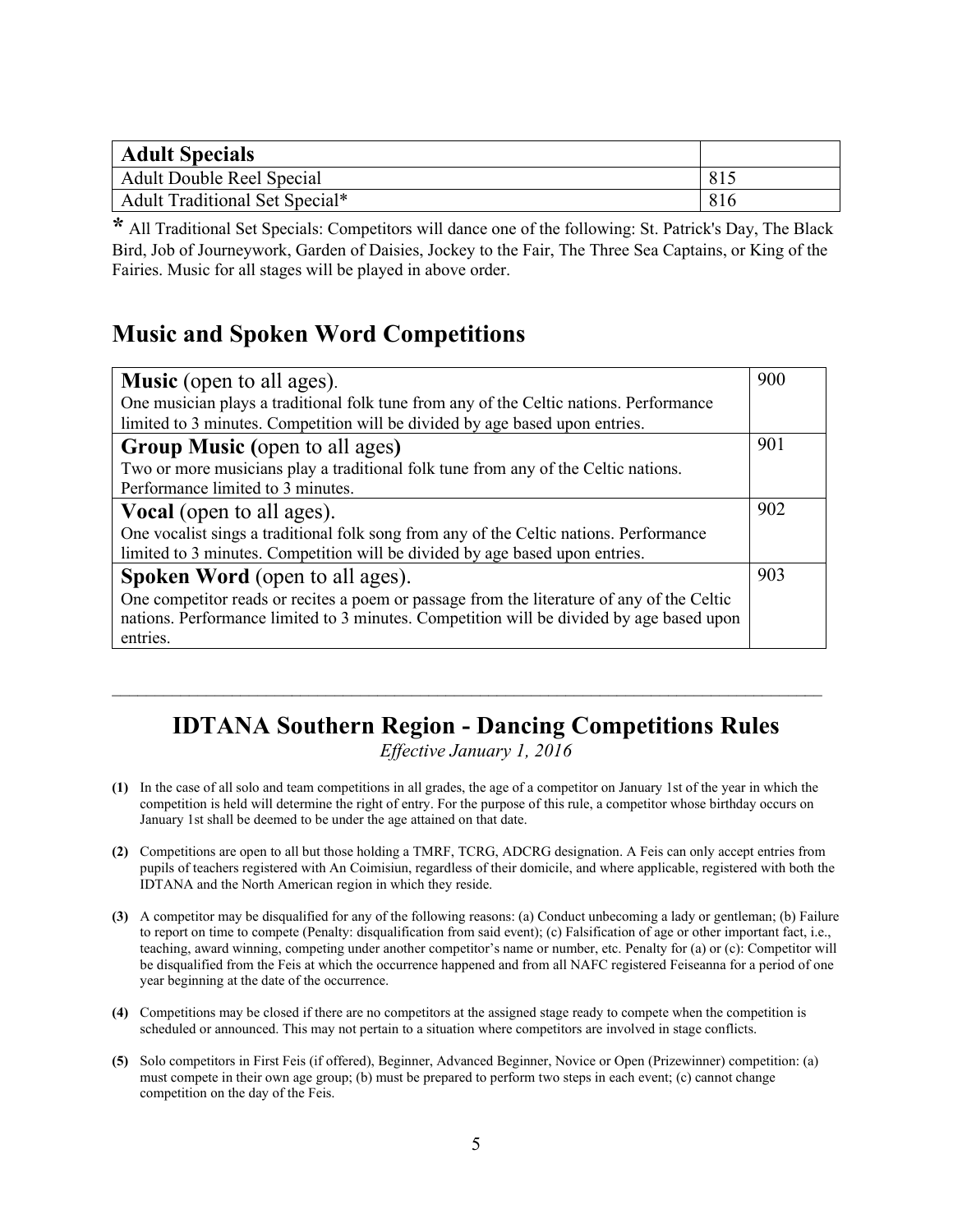- **(6)** Steel taps or "bubble" heels on dancing shoes, display of awards, wearing of shorts or other unconventional dress is prohibited. Authentic Gaelic dress is desired. Dancers competing in First Feis (if offered), Beginner and Advanced Beginner (Beginner I and II) must wear a class costume or a skirt and blouse. All other categories are excluded from this rule. Modest attire is encouraged when a competitor is not dancing.
- **(7)** Competitor's number must be worn and visible to adjudicators when performing in all competitions. Use of clear reflective plastic number covers is discouraged.
- **(8)** Awards will be determined in proportion to the number of entries in each competition and to the degree of proficiency shown.
- **(9)** Complaints regarding the running or rules of a Feis must be in writing stating names and other factual information and signed by the complainant. A ten dollar fee (cash) must be enclosed and presented to the Feis Chairman within one hour of the occurrence. The fee will be returned if the complaint is upheld.
- **(10)** The Feis Committee and any organization affiliated with same will not be held responsible for personal injury, property loss or damage. Destruction of Feis property or rental property will be punishable by law.
- **(11)** The Feis reserves the right to reject any entry for cause, to cancel all or part of the Feis and to limit competitor's performing time. The decision of the Feis Committee is final in all matters connected with the Feis.
- **(12)** All Feiseanna must have a process to allow parents to request that their Child or children's name (s) not be listed on the posted competitor list prior to the day of the Feis.
- **(13)** Competitors must answer all questions on the entry form as required by the Feis Entry Committee, including teacher's name, and enclose the entry fee when mailing. Failure to do so will result in a rejected entry. Entries must be postmarked on or before the closing date or they will be subject to a late fee as determined by the Feis committee and published on the syllabus and/or entry form.
- **(14)** Championships

a) Entrants in any Championship event may not enter in any other regular grade solo events, but may enter in Figure Dances and/or special competitions for which they are eligible (traditional set, treble reel, non-traditional set dance).

b) Entrants in Open Championships should specify on the entry form their choice of set dance.

c) Open Championship competitions in the minimum required age groups must be offered separately in the syllabus, yet the Feis Committee may combine an age group with the next higher age group if there are fewer than 5 competitors entered in the lower age groups. A Feis Committee is not permitted to combine dancers from one open championship age group with any age groups which is more than one age group higher than the age group in which the dancers are entered.

d) A dancer is required to perform a light shoe dance (reel or slip jig for ladies and reel only for men) and a set dance. A Feis can also opt to require a third dance (choice of jig or hornpipe).

e) Dancers must qualify for Open Championship via the method now in place for Preliminary Championship, i.e., two first place wins.

f) Dancers must compete in the Preliminary Championship competition in order to qualify for Open Championship.

- **(15)** Girls and Boys competitions in Open Championship may be combined in the syllabus. If three of more boys are entered in a specific age group in a combined Open Championship competition, the boys and girls must be split into separate competitions. If separate Boys and Girls competitions in Open Championships are offered in the syllabus, they may not be combined under any circumstance on the day of the Feis.
- **(16)** Preliminary Championships

a) Are open to those who at any NAFC recognized Feis: (1) Have place 1st in both an Open (Prizewinner) light and heavy shoe competitions and (2) Have never won 1st, 2nd or 3rd in Open Championship.

b) A dancer who wins two (2) first place Preliminary Championship awards in one calendar year will move onto Open Championship the following year (as of January 1); if the second first place win does not occur in the same feis year as the first win, as soon as the second win is achieved, in any age category, the dancer must move up to Open Championship level immediately. Only in the case of a back to back Feiseanna (successive days) the first place win in the first Feis will not change the dancer's status for the second Feis.

c) A dancer in a Preliminary Championship is required to perform a light shoe dance (reel or slip jig for ladies and reel only for men) and a hard shoe dance. A Feis can opt to offer either (a) a set dance or (b) jig/hornpipe or (c) both a set dance and jig/hornpipe.

d) Boys and girls will be combined in Preliminary Championships. Please note the separation policy for 5 or more boys. e) Preliminary Championship competitions must be offered separately in the syllabus for the minimum required age groups, yet the Feis Committee may combine an age group with the next higher age group if there are fewer than 5 competitors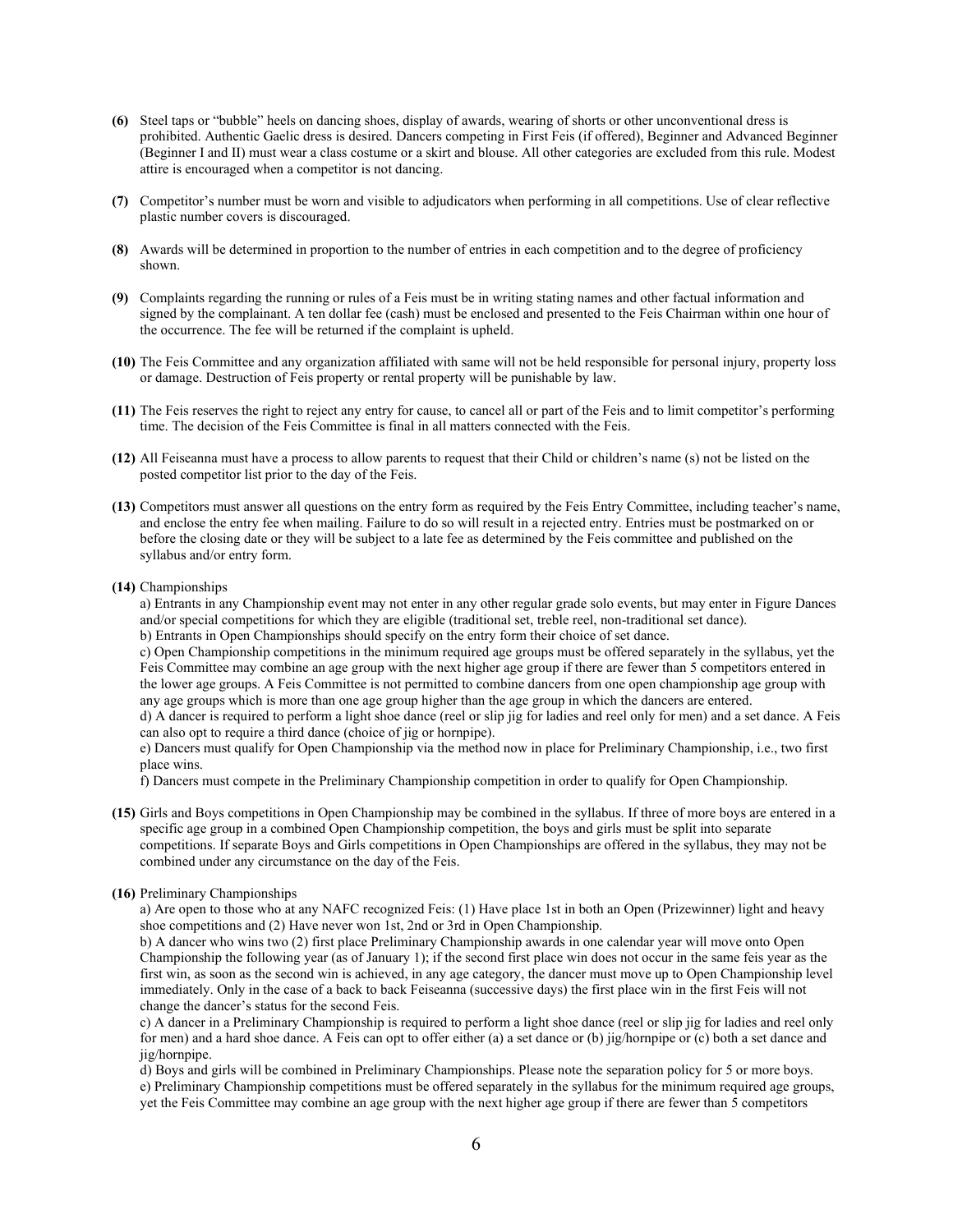entered in the lower age group. A Feis Committee is not permitted to combine dancers from one Preliminary Championship age group with any age group which is more than one age group higher than the age group in which the dancers are entered. f) Preliminary Championship competitions with 26 or more competitors will be split in half according to age.

- **(17)** Open Championships and Preliminary Championships require at least three adjudicators.
- **(18)** First place winners in the Open Championship category cannot return to a Preliminary or Open (Prizewinner) competition. Placing in a Regional or National Oireachtas does not change the status of a competitor. If after competing two full feis years at the Open Championship level, a dancers has not placed first, second or third, he/she may opt to return to Preliminary Championship status.
- **(19)** The status of a dancer does not change unless there are five or more dancers in a competition.
- **(20)** Grade Category Definitions:

**Beginner**: A beginner is a competitor who has not taken a full year of Irish dance lessons, thereby giving Beginners a full year with such status. A Beginner must move into the Advanced Beginner category for the next year. **Advanced Beginner:** An Advanced Beginner who wins 1st, 2nd or 3rd place will advance to the Novice category in that particular dance. Competition dances are reel, light jig, slip jig, traditional treble jig and traditional hornpipe as minimum requirements. **Novice:** A Novice dancer who wins a 1st place in a dance will advance to the Open (Prizewinner) category in that particular

dance. **Open (Prizewinner):** A competitor who does not qualify as a Beginner, Advanced Beginner or Novice. **Adult Beginner:** An adult beginner is a competitor who never took Irish dancing lessons as a juvenile and is over 18 years of age.

- **(21)** The syllabus must contain all grade categories. Each region may determine the system for moving dancers from one grade to another. A Feis Committee may combine two consecutive age categories into the higher of the two categories within that grade when less than five (5) competitors are entered.
- **(22)** Musicians and adjudicators cannot be approached during a competition by anyone except the Feis Committee. No one can approach them while a competitor is performing.
- **(23)** Musicians employed by the Feis Committee will be solely under the direction and management of the Feis Committee on Feis day.
- **(24)** Teachers or team captains are responsible that their teams are complete and in position when the competition is announced. Competitors may compete in the next higher age group. A competitor may compete in no more than two different age groups for any one category (4-hand, 8-hand, etc.)
- **(25)** In matters pertaining to adjudicators, the decision of the adjudicator is final.
- **(26)** Adjudicators are to monitor the quality of music at the stage(s) to which they are assigned.
- **(27)** First Feis (if offered), Beginner, Advanced Beginner and Adult dancers are required to dance at traditional speeds only. Novice and Open (Prizewinner) dancers may choose between traditional and Oireachtas speeds. Adult dancers are allowed to dance traditional or Oireachtas speed dances in the novice and prizewinner grade levels, but this does not apply to contemporary set dances.
- **(28)** The length of 2 hand and 3 hand dances in competition are to be 48 bars of music plus an 8 bar introduction.
- **(29)** In consideration of safety and in fairness to dancers performing at a Feis, photography of any kind which has the capability of capturing a dancer's image while in motion is strictly forbidden. A Feis may elect to allow motion photography for publicity purposes, but the pictures are considered the sole property of the Feis and solely for Feis use only; these are not to be used for personal gain through commercial use or sale, and under no circumstances can they be published on any website or others areas without the express written permission of the persons involved. Additionally, a professional photographer may be formally contracted by a Feis to capture non-motion photographs, such as portrait photography, awards ceremonies, etc. and/or in motion photography provided it is taken at a vendor station or suitable location: (a) away from the dancing stages and (b) requested by a consenting parent, guardian or dancer over the age of 18.
- **(30)** No block, en Point, toe walking movements, stationary or moving is allowed to be performed for all ages up to and including the under 12 age group. However, after Sept 1st of each year, an exception is made for the dancers who are 11 dancing in the under 12 age group.